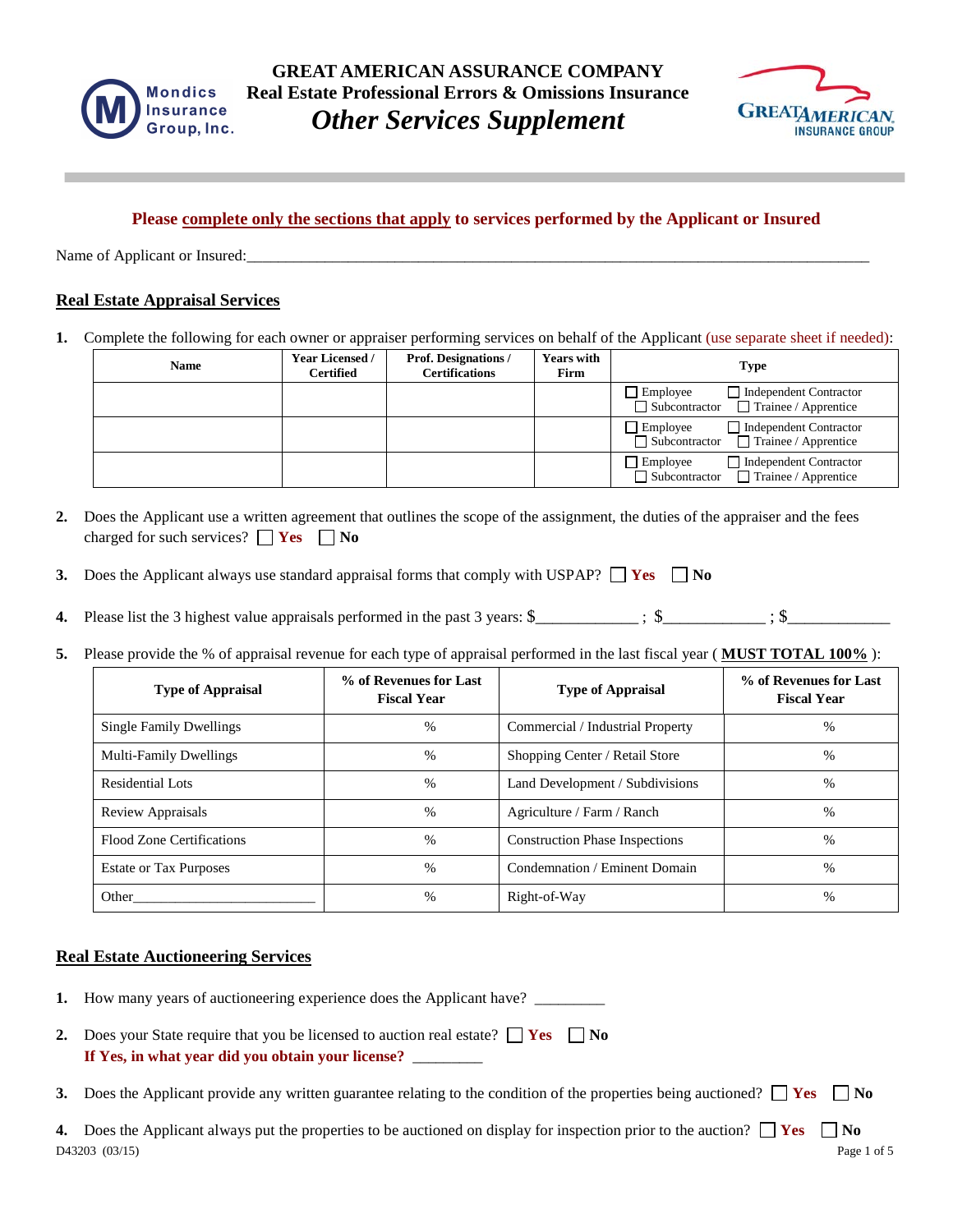#### **Property Management Services**

|    | 1. Does the Applicant enter into a contract with each property owner? $\Box$ Yes $\Box$ No                                                                                                                          |
|----|---------------------------------------------------------------------------------------------------------------------------------------------------------------------------------------------------------------------|
|    | 2. Is a budget prepared for each property managed? $\Box$ Yes $\Box$ No                                                                                                                                             |
|    | 3. Does the Applicant obtain a credit report and perform a background check for each prospective tenant? $\Box$ Yes $\Box$ No                                                                                       |
|    | 4. Are standard management and lease agreements used for all properties? $\Box$ Yes $\Box$ No                                                                                                                       |
| 5. | Does the Applicant hire contractors to provide services for any managed properties? $\Box$ Yes $\Box$ No<br>If Yes, does the applicant require certificates of insurance from each contractor? $\Box$ Yes $\Box$ No |
|    | <b>6.</b> What is the Applicant's average authority for capital improvements, repairs, etc.? $\frac{1}{2}$                                                                                                          |
| 7. | Does the Applicant require liability insurance to be in place for all properties managed? $\Box$ Yes $\Box$ No                                                                                                      |
|    | 8. Indicate the number of years of property management experience:                                                                                                                                                  |

**9.** Please provide a breakdown of the types of properties, ownership and revenues for PM services performed in the last fiscal year:

| <b>Property Type</b>          | Number of Units / Sq. Ft. | Gross P.M. Income | % Ownership (if any) |
|-------------------------------|---------------------------|-------------------|----------------------|
| 1-4 Family Residential        | $#$ Units:                |                   | $\%$                 |
| Apartments/ Condominiums      | $#$ Units:                |                   | $\%$                 |
| Home Owners Associations      | $#$ Units:                |                   | %                    |
| Shopping Centers / Warehouses | Sq Ft:                    |                   | $\%$                 |
| Office Buildings / Commercial | Sq Ft:                    |                   | $\%$                 |
| Other:                        |                           |                   | $\%$                 |

#### **Mortgage Brokering Services**

| 1. How many years of mortgage brokering experience does the Applicant have?                                                   |            |
|-------------------------------------------------------------------------------------------------------------------------------|------------|
| 2. In what $State(s)$ are you licensed to perform mortgage brokering services?                                                | $\neg N/A$ |
| 3. Indicate the percentage of loans which are:                                                                                |            |
| <b>a.</b> Residential: $\_\_\_\_\_$                                                                                           |            |
| <b>b.</b> Commercial: $\_\_\_\_\_\_\$                                                                                         |            |
| c. Other: $\_\_\_\_$ % please specify: $\_\_\_\_\_\_\_\_\_\_\_\_$                                                             |            |
|                                                                                                                               |            |
| 4. Indicate the percentage of the Applicant's mortgage brokering services that are performed in relation to loan modification |            |

**4.** Indicate the percentage of the Applicant's mortgage brokering services that are performed in relation to loan modifications for financially distressed homeowners: \_\_\_\_\_\_\_%

**5.** What was the largest single mortgage brokered in the past 12 months:  $\frac{1}{2}$ 

**6.** In transactions where the Applicant serves as both the real estate agent /broker and the mortgage broker, does the Applicant inform the client that they are under no obligation to use the Applicant's mortgage broker services?  $\Box$  Yes  $\Box$  No

\_\_\_\_\_\_\_\_\_\_\_\_\_\_\_\_\_\_\_\_\_\_\_\_\_\_\_\_\_\_\_\_\_\_\_\_\_\_\_\_\_\_\_\_\_\_\_\_\_\_\_\_\_\_\_\_\_\_\_\_\_\_\_\_\_\_\_\_\_\_\_\_\_\_\_\_\_\_\_\_\_\_\_\_\_\_\_\_\_\_\_\_\_\_\_\_\_\_\_\_\_\_\_\_ \_\_\_\_\_\_\_\_\_\_\_\_\_\_\_\_\_\_\_\_\_\_\_\_\_\_\_\_\_\_\_\_\_\_\_\_\_\_\_\_\_\_\_\_\_\_\_\_\_\_\_\_\_\_\_\_\_\_\_\_\_\_\_\_\_\_\_\_\_\_\_\_\_\_\_\_\_\_\_\_\_\_\_\_\_\_\_\_\_\_\_\_\_\_\_\_\_\_\_\_\_\_\_\_

**7.** Does the Applicant have any form of discretionary loan making or loan underwriting authority?  $\Box$  Yes  $\Box$  No **If Yes, please explain:**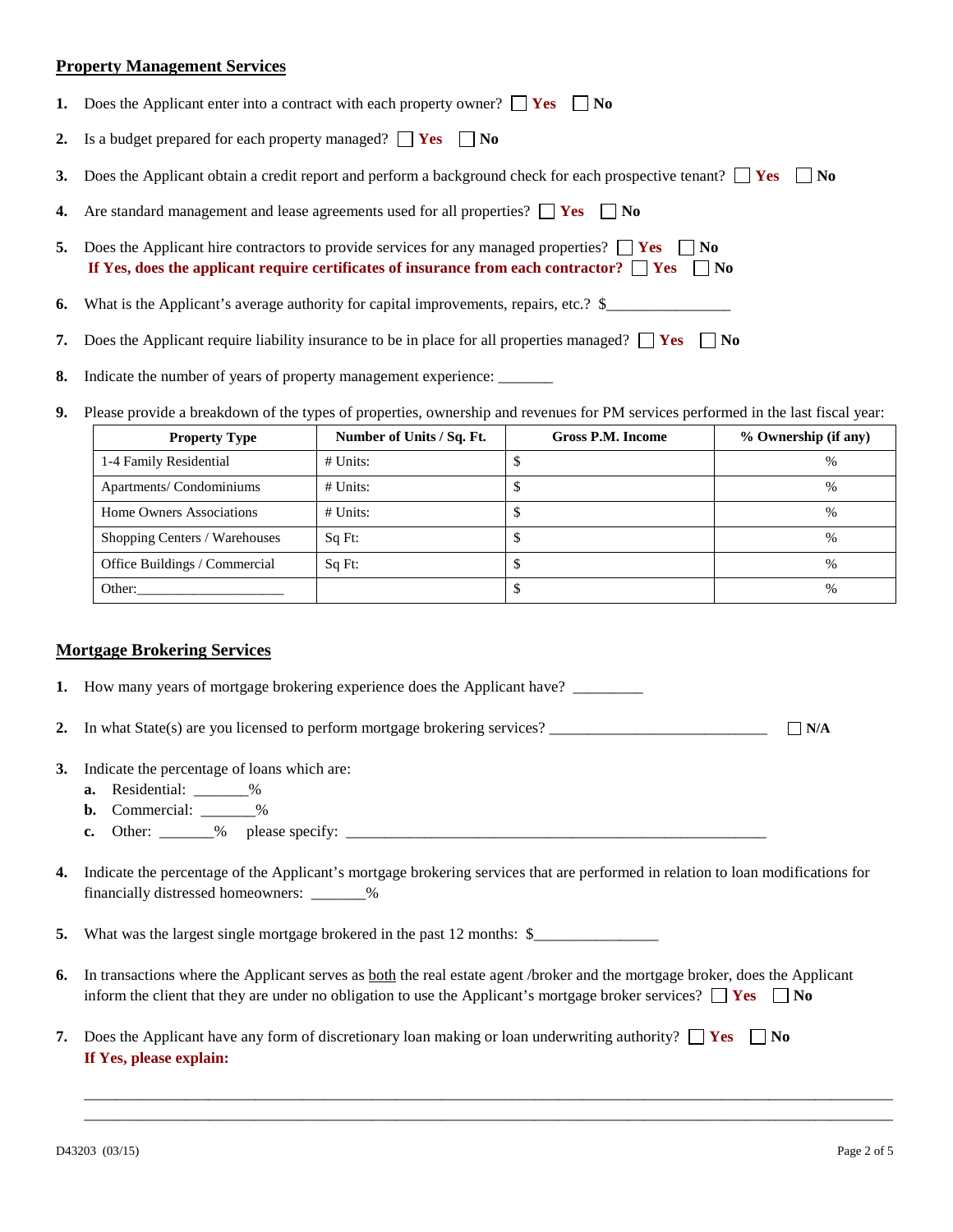### **Construction Development / Ownership Interest Services**

**1.** Has the Applicant, or any of its agents, sold or listed for sale any properties that were developed or constructed by a separate business entity owned by the firm, any of its agents or the spouse or domestic partner of an agent or owner?  $\Box$  Yes  $\Box$  No

If Yes, please provide the following:

|    | a. |                                                                                                                                                                                                        |  |  |
|----|----|--------------------------------------------------------------------------------------------------------------------------------------------------------------------------------------------------------|--|--|
|    | b. | Percentage of the business entity owned by the firm or agent: _______%                                                                                                                                 |  |  |
|    | c. | Percentage of the business entity owned by the spouse or domestic partner: _______%                                                                                                                    |  |  |
|    | d. |                                                                                                                                                                                                        |  |  |
|    | e. | Number of years the entity has operated in the same geographic area: __________                                                                                                                        |  |  |
|    | f. | Number of years of construction development experience by key personnel: ______________                                                                                                                |  |  |
|    | g. | Types of properties developed or constructed by the business entity: $\Box$ Residential<br>$\Box$ Commercial                                                                                           |  |  |
| 2. |    | For the past 12 months, please provide the amount of gross commission income (GCI) derived from the sale of properties<br>associated with the separate business entity described in question 1. above: |  |  |
|    |    | Residential Property GCI: \$<br>Commercial Property GCI: \$                                                                                                                                            |  |  |
| 3. |    | During the past 5 years has the Applicant or any of its agents:                                                                                                                                        |  |  |
|    | a. | Had any claims made against them involving the entity mentioned above? $\Box$ Yes $\Box$ No                                                                                                            |  |  |
|    |    | <b>b.</b> Have knowledge of any act or omissions which might reasonably be expected to be the basis of a claim against them<br>involving the entity mentioned above? $\Box$ Yes $\Box$ No              |  |  |
|    |    | If Yes to part a. of question 3 above, please complete a Claim Supplement for all claims.<br>If Yes to part b. of question 3 above, provide details below:                                             |  |  |
|    |    |                                                                                                                                                                                                        |  |  |
|    |    |                                                                                                                                                                                                        |  |  |
|    |    |                                                                                                                                                                                                        |  |  |
|    |    |                                                                                                                                                                                                        |  |  |
|    |    |                                                                                                                                                                                                        |  |  |

# **Real Estate Consulting / Counseling Services**

**1.** Briefly describe the nature and type of real estate consulting and/or counseling provided by the Applicant within the past year (use a separate sheet if necessary):

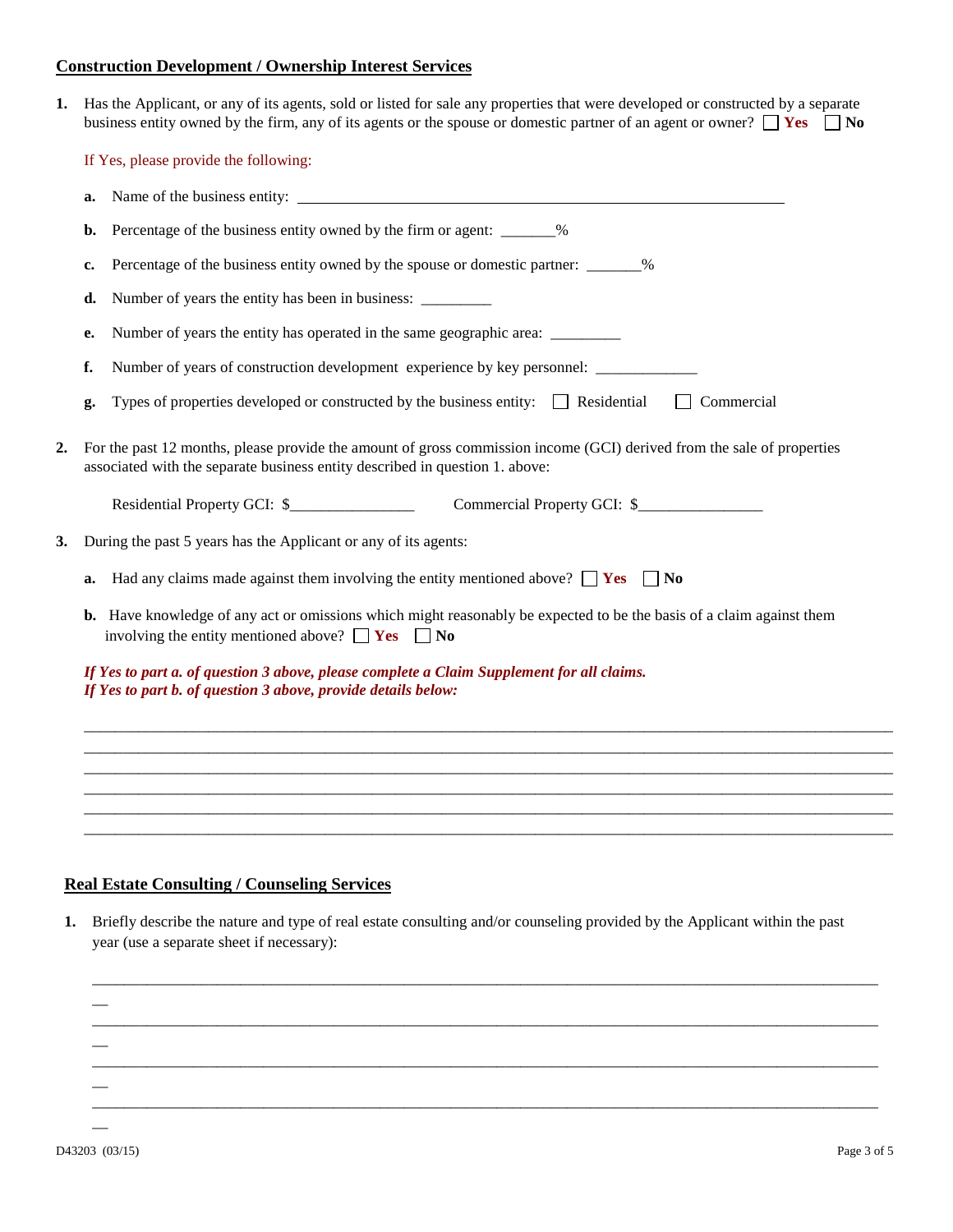# **Business Brokerage Services**

 $\overline{\phantom{a}}$ 

 $\overline{\phantom{a}}$ 

**1.** Please provide the Name and the years of **business brokerage** experience for each agent or broker who is involved in the sale of business opportunities:

\_\_\_\_\_\_\_\_\_\_\_\_\_\_\_\_\_\_\_\_\_\_\_\_\_\_\_\_\_\_\_\_\_\_\_\_\_\_\_\_\_\_\_\_\_\_\_\_\_\_\_\_\_\_\_\_\_\_\_\_\_\_\_\_\_\_\_\_\_\_\_\_\_\_\_\_\_\_\_\_\_\_\_\_\_\_\_\_\_\_\_\_\_\_\_\_\_\_\_\_\_ \_\_\_\_\_\_\_\_\_\_\_\_\_\_\_\_\_\_\_\_\_\_\_\_\_\_\_\_\_\_\_\_\_\_\_\_\_\_\_\_\_\_\_\_\_\_\_\_\_\_\_\_\_\_\_\_\_\_\_\_\_\_\_\_\_\_\_\_\_\_\_\_\_\_\_\_\_\_\_\_\_\_\_\_\_\_\_\_\_\_\_\_\_\_\_\_\_\_\_\_\_

\_\_\_\_\_\_\_\_\_\_\_\_\_\_\_\_\_\_\_\_\_\_\_\_\_\_\_\_\_\_\_\_\_\_\_\_\_\_\_\_\_\_\_\_\_\_\_\_\_\_\_\_\_\_\_\_\_\_\_\_\_\_\_\_\_\_\_\_\_\_\_\_\_\_\_\_\_\_\_\_\_\_\_\_\_\_\_\_\_\_\_\_\_\_\_\_\_\_\_\_\_

| <b>Agent or Broker's Name</b> | <b>Years of Business Brokering Experience</b> |  |
|-------------------------------|-----------------------------------------------|--|
|                               |                                               |  |
|                               |                                               |  |

- **2.** Is the Applicant, or the agent or broker responsible for the sale of the business, involved in the valuation of the business being sold?  $\Box$  **Yes**  $\Box$  **No**
- **3.** Does the Applicant disclose to the purchaser in writing that there is no certainty or assertion of any future business value or income?  $\Box$  **Yes**  $\Box$  **No**

*Please provide a copy of the standard disclosure form and any other forms, waivers or disclosures used by the Applicant during the negotiation and sale of Business Opportunities.*

- **4.** Does Applicant provide a written recommendation that each party retain an attorney and an accountant for the purpose of performing a due diligence review; including evaluation of the income, expenses and feasibility of the sale/purchase of the business operations?  $\Box$  **Yes**  $\Box$  **No**
- **5.** Does Applicant have a written policy prohibiting agency personnel from making recommendations regarding attorneys and accountants selected?  $\Box$  **Yes**  $\Box$  **No**
- **6.** Briefly describe the number and types of Business Opportunities arranged, negotiated or sold by the Applicant within the past three years (use a separate sheet if necessary):

\_\_\_\_\_\_\_\_\_\_\_\_\_\_\_\_\_\_\_\_\_\_\_\_\_\_\_\_\_\_\_\_\_\_\_\_\_\_\_\_\_\_\_\_\_\_\_\_\_\_\_\_\_\_\_\_\_\_\_\_\_\_\_\_\_\_\_\_\_\_\_\_\_\_\_\_\_\_\_\_\_\_\_\_\_\_\_\_\_\_\_\_\_\_\_\_\_\_\_\_\_\_\_\_ \_\_\_\_\_\_\_\_\_\_\_\_\_\_\_\_\_\_\_\_\_\_\_\_\_\_\_\_\_\_\_\_\_\_\_\_\_\_\_\_\_\_\_\_\_\_\_\_\_\_\_\_\_\_\_\_\_\_\_\_\_\_\_\_\_\_\_\_\_\_\_\_\_\_\_\_\_\_\_\_\_\_\_\_\_\_\_\_\_\_\_\_\_\_\_\_\_\_\_\_\_\_\_\_ \_\_\_\_\_\_\_\_\_\_\_\_\_\_\_\_\_\_\_\_\_\_\_\_\_\_\_\_\_\_\_\_\_\_\_\_\_\_\_\_\_\_\_\_\_\_\_\_\_\_\_\_\_\_\_\_\_\_\_\_\_\_\_\_\_\_\_\_\_\_\_\_\_\_\_\_\_\_\_\_\_\_\_\_\_\_\_\_\_\_\_\_\_\_\_\_\_\_\_\_\_\_\_\_ \_\_\_\_\_\_\_\_\_\_\_\_\_\_\_\_\_\_\_\_\_\_\_\_\_\_\_\_\_\_\_\_\_\_\_\_\_\_\_\_\_\_\_\_\_\_\_\_\_\_\_\_\_\_\_\_\_\_\_\_\_\_\_\_\_\_\_\_\_\_\_\_\_\_\_\_\_\_\_\_\_\_\_\_\_\_\_\_\_\_\_\_\_\_\_\_\_\_\_\_\_\_\_\_ \_\_\_\_\_\_\_\_\_\_\_\_\_\_\_\_\_\_\_\_\_\_\_\_\_\_\_\_\_\_\_\_\_\_\_\_\_\_\_\_\_\_\_\_\_\_\_\_\_\_\_\_\_\_\_\_\_\_\_\_\_\_\_\_\_\_\_\_\_\_\_\_\_\_\_\_\_\_\_\_\_\_\_\_\_\_\_\_\_\_\_\_\_\_\_\_\_\_\_\_\_\_\_\_ \_\_\_\_\_\_\_\_\_\_\_\_\_\_\_\_\_\_\_\_\_\_\_\_\_\_\_\_\_\_\_\_\_\_\_\_\_\_\_\_\_\_\_\_\_\_\_\_\_\_\_\_\_\_\_\_\_\_\_\_\_\_\_\_\_\_\_\_\_\_\_\_\_\_\_\_\_\_\_\_\_\_\_\_\_\_\_\_\_\_\_\_\_\_\_\_\_\_\_\_\_\_\_\_ \_\_\_\_\_\_\_\_\_\_\_\_\_\_\_\_\_\_\_\_\_\_\_\_\_\_\_\_\_\_\_\_\_\_\_\_\_\_\_\_\_\_\_\_\_\_\_\_\_\_\_\_\_\_\_\_\_\_\_\_\_\_\_\_\_\_\_\_\_\_\_\_\_\_\_\_\_\_\_\_\_\_\_\_\_\_\_\_\_\_\_\_\_\_\_\_\_\_\_\_\_\_\_\_

### **Other Real Estate Services**

**1.** Briefly describe the nature and type of other real estate related services provided by the Applicant within the past year (use a separate sheet if necessary):

\_\_\_\_\_\_\_\_\_\_\_\_\_\_\_\_\_\_\_\_\_\_\_\_\_\_\_\_\_\_\_\_\_\_\_\_\_\_\_\_\_\_\_\_\_\_\_\_\_\_\_\_\_\_\_\_\_\_\_\_\_\_\_\_\_\_\_\_\_\_\_\_\_\_\_\_\_\_\_\_\_\_\_\_\_\_\_\_\_\_\_\_\_\_\_\_\_\_\_\_\_\_\_\_ \_\_\_\_\_\_\_\_\_\_\_\_\_\_\_\_\_\_\_\_\_\_\_\_\_\_\_\_\_\_\_\_\_\_\_\_\_\_\_\_\_\_\_\_\_\_\_\_\_\_\_\_\_\_\_\_\_\_\_\_\_\_\_\_\_\_\_\_\_\_\_\_\_\_\_\_\_\_\_\_\_\_\_\_\_\_\_\_\_\_\_\_\_\_\_\_\_\_\_\_\_\_\_\_ \_\_\_\_\_\_\_\_\_\_\_\_\_\_\_\_\_\_\_\_\_\_\_\_\_\_\_\_\_\_\_\_\_\_\_\_\_\_\_\_\_\_\_\_\_\_\_\_\_\_\_\_\_\_\_\_\_\_\_\_\_\_\_\_\_\_\_\_\_\_\_\_\_\_\_\_\_\_\_\_\_\_\_\_\_\_\_\_\_\_\_\_\_\_\_\_\_\_\_\_\_\_\_\_ \_\_\_\_\_\_\_\_\_\_\_\_\_\_\_\_\_\_\_\_\_\_\_\_\_\_\_\_\_\_\_\_\_\_\_\_\_\_\_\_\_\_\_\_\_\_\_\_\_\_\_\_\_\_\_\_\_\_\_\_\_\_\_\_\_\_\_\_\_\_\_\_\_\_\_\_\_\_\_\_\_\_\_\_\_\_\_\_\_\_\_\_\_\_\_\_\_\_\_\_\_\_\_\_ \_\_\_\_\_\_\_\_\_\_\_\_\_\_\_\_\_\_\_\_\_\_\_\_\_\_\_\_\_\_\_\_\_\_\_\_\_\_\_\_\_\_\_\_\_\_\_\_\_\_\_\_\_\_\_\_\_\_\_\_\_\_\_\_\_\_\_\_\_\_\_\_\_\_\_\_\_\_\_\_\_\_\_\_\_\_\_\_\_\_\_\_\_\_\_\_\_\_\_\_\_\_\_\_ \_\_\_\_\_\_\_\_\_\_\_\_\_\_\_\_\_\_\_\_\_\_\_\_\_\_\_\_\_\_\_\_\_\_\_\_\_\_\_\_\_\_\_\_\_\_\_\_\_\_\_\_\_\_\_\_\_\_\_\_\_\_\_\_\_\_\_\_\_\_\_\_\_\_\_\_\_\_\_\_\_\_\_\_\_\_\_\_\_\_\_\_\_\_\_\_\_\_\_\_\_\_\_\_ \_\_\_\_\_\_\_\_\_\_\_\_\_\_\_\_\_\_\_\_\_\_\_\_\_\_\_\_\_\_\_\_\_\_\_\_\_\_\_\_\_\_\_\_\_\_\_\_\_\_\_\_\_\_\_\_\_\_\_\_\_\_\_\_\_\_\_\_\_\_\_\_\_\_\_\_\_\_\_\_\_\_\_\_\_\_\_\_\_\_\_\_\_\_\_\_\_\_\_\_\_\_\_\_